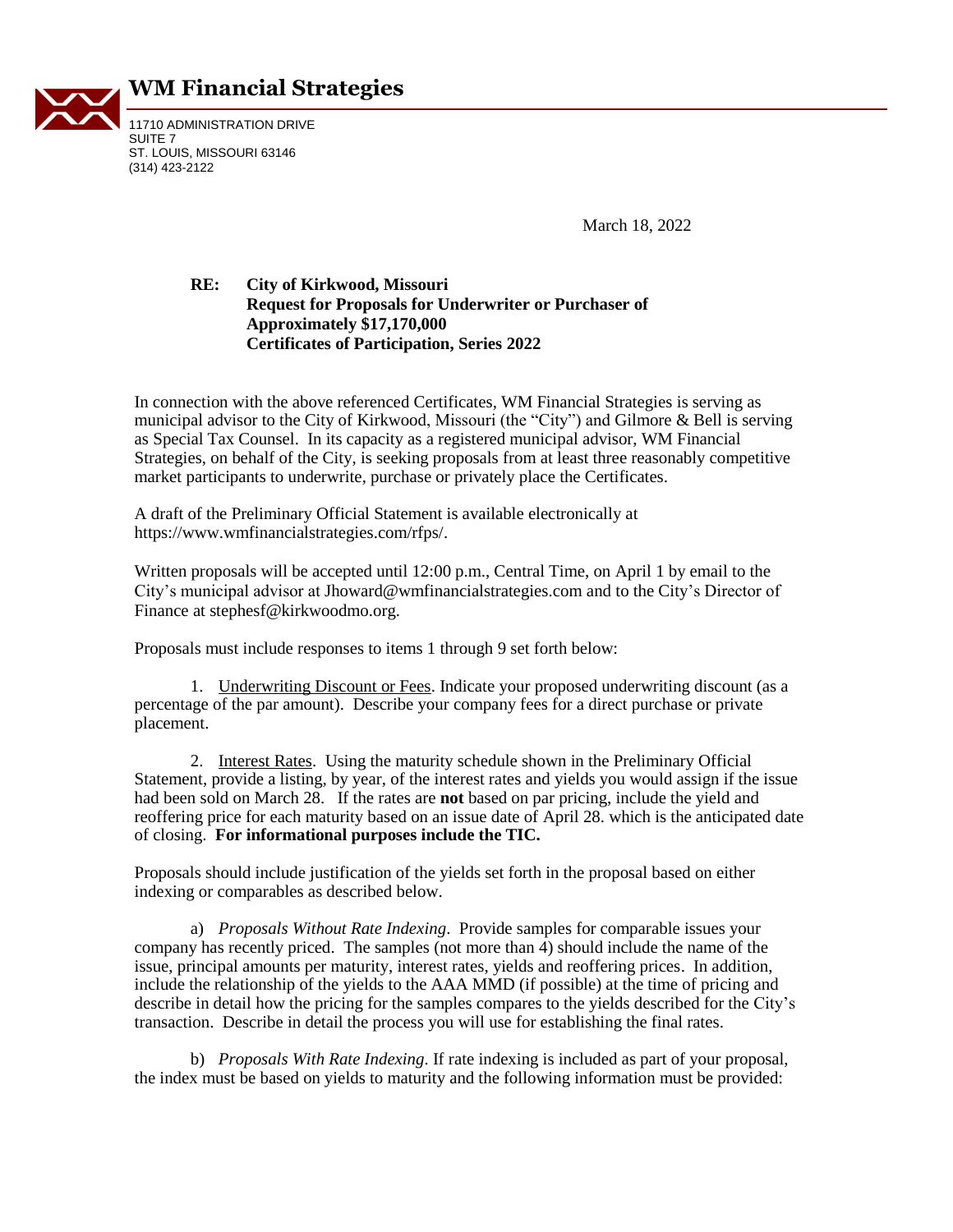- 1. A detailed description of the index method to be used including the name of the published index to be utilized, the relationship between the **yields to maturity** in the proposal and the yields in the published index, and the expiration date of your indexing offer. If indexing is offered it must be based on yields to maturity.
- 2. The date that will be used as the sale date for purposes of indexing. (Acceptable dates include, for example, (1) the date the City executes the Certificate Purchase Agreement, (2) a date prior to the sale and agreed upon prior to such date by the underwriter and the financial advisor, (3) a set date that is a specified number of days prior to the sale.)
- 3. A copy of the published rate table against which rates will be indexed must be included in your proposal. If the index uses a one-day lag, the index used on March 28 should reflect March 25 rates.
- 4. The conditions under which the index will not apply (such as the suspension of trading on the New York Stock Exchange).

If your index permits the final rates to be higher than the ratio of the proposal rates to the published rate index (such as a volatility or rounding factor) this will be taken into account in analyzing the proposal.

Rate indexing, if utilized, is intended to provide an upper limit on interest rates. It is understood that if the company selected utilizes rate indexing, best efforts will be used to offer the Certificates at rates lower than the index. In addition, it is understood that most indexes reflect a one-day lag in rates that may make marketing difficult in a volatile rate environment. Accordingly, on the date of sale, WM Financial Strategies will permit an upward variance of up to 10 basis points to the rate index.

3. Costs of Issuance and Underwriter's Counsel. The City intends to pay costs of issuance including trustee fees*,* rating fees, City Attorney fees, Special Tax Counsel fees, CUSIP fees, and municipal advisor fees. Any other expenses, including the fees of Underwriter's Counsel, if any, shall be the responsibility of the underwriter selected. If you intend to employ an Underwriter's Counsel, please provide the name and address of the company.

4. Terms of the Certificates. Please indicate your proposed prepayment dates.

5. Underwriting Agreement. The company selected shall provide the municipal advisor, Special Tax Counsel and the City comments to the draft documents and Certificate Purchase Agreement, to be prepared by Special Tax Counsel, within three business days following the selection of the proposed underwriter. The City plans to execute the agreement and Certificate documents on April 21 (the "Sale Date"). Other than such terms and conditions as set forth herein, indicate any further internal approvals you will require as a condition to entering into a Certificate Purchase Agreement (e.g. credit approval by commitment committee). If further approvals are required, describe the timing and process involved and whether it will impact the scheduled Sale Date noted above.